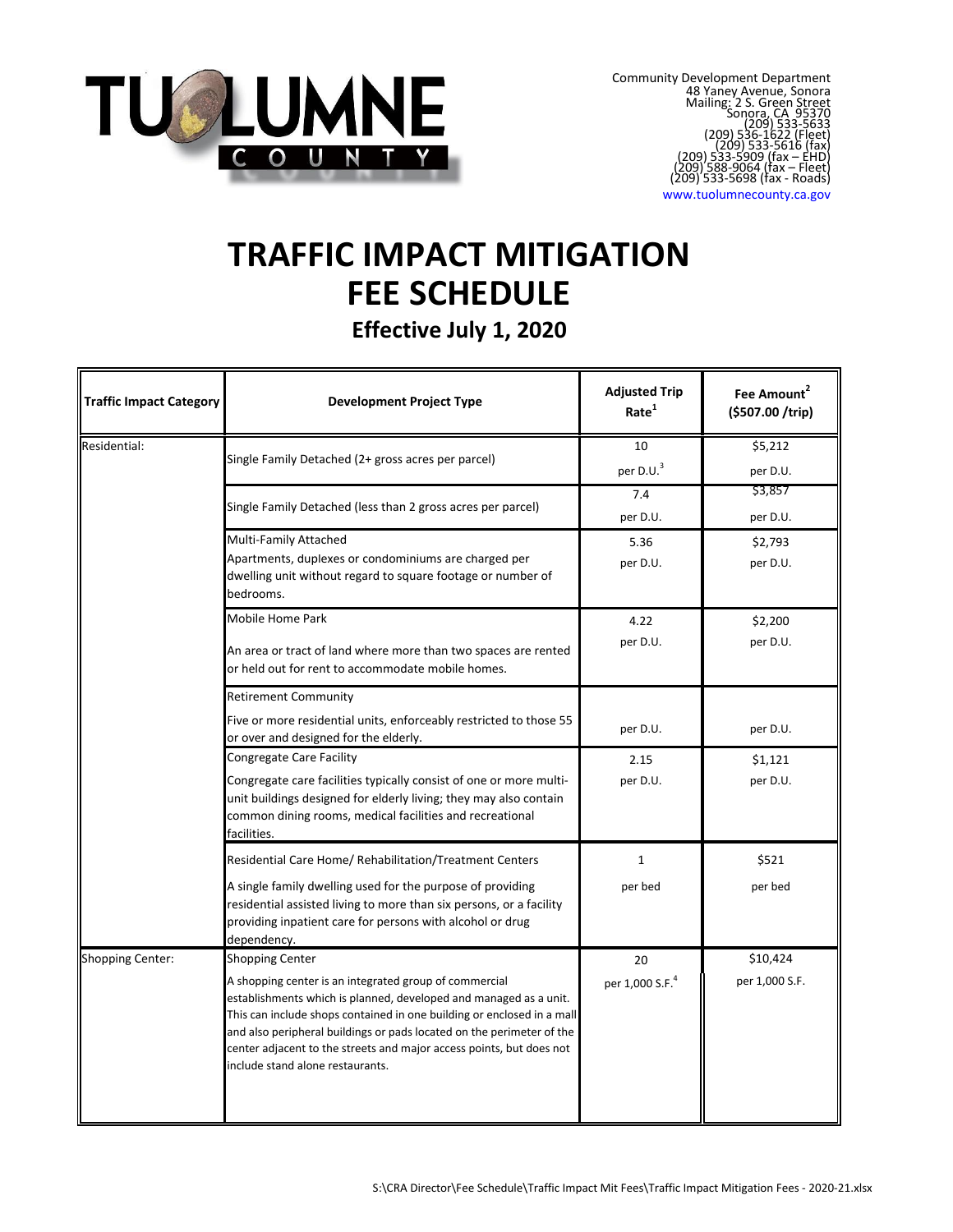| Retail Commercial:           | High Volume Retail:                                                                            | 20                             | \$10,105          |
|------------------------------|------------------------------------------------------------------------------------------------|--------------------------------|-------------------|
|                              | Drug Store, Department Store,                                                                  | per 1,000 S.F.                 | per 1,000 S.F.    |
|                              | Discount Store, Mini Mart,                                                                     |                                |                   |
|                              | Liquor Store, Supermarket,                                                                     |                                |                   |
|                              | Auto Parts Store, Clothing/Apparel Store,                                                      |                                |                   |
|                              | Bank, Health Fitness Center,                                                                   |                                |                   |
|                              | Hardware Store, Pharmacy,                                                                      |                                |                   |
|                              | Grocery Store, Automobile Sales,                                                               |                                |                   |
|                              | Laundromat, Delicatessen.                                                                      |                                |                   |
|                              | Medium Volume Retail:                                                                          | 13                             | \$6,776           |
|                              | BakeryAutomobile Repair,                                                                       | per 1,000 S.F.                 | per 1,000 S.F.    |
|                              | Club Store, Dry Cleaner,                                                                       |                                |                   |
|                              | Gift Shop, Lumber/Building Supplies,                                                           |                                |                   |
|                              | Nursery, Jewelry Store,                                                                        |                                |                   |
|                              | Photo Store, Print Shop (retail),                                                              |                                |                   |
|                              | Shoe Store, Sporting Goods Store,                                                              |                                |                   |
|                              | Stationary Store, Toy Store.                                                                   |                                |                   |
|                              | Low Volume Retail:                                                                             | 1.5                            | \$782             |
|                              | Antique Store, Boat/Equipment Repair Shop,                                                     | per 1,000 S.F.                 | per 1,000 S.F.    |
|                              | Appliance Store, Furniture Store,                                                              |                                |                   |
|                              | Gallery, Museum,                                                                               |                                |                   |
|                              | Kennel, Boat/RV/Mobile Home Sales,                                                             |                                |                   |
|                              | Clock Store, Repair Shop (T.V., Radio, Vacuum, etc.),                                          |                                |                   |
|                              | Roadside Stand for Agricultural Products,                                                      |                                |                   |
|                              | Wine or beer tasting rooms or product retail sales in conjunction<br>with a winery or brewery. |                                |                   |
| Office:                      | <b>General Office</b>                                                                          | 11                             | \$5,733           |
|                              |                                                                                                | per 1,000 S.F.                 | per 1,000 S.F.    |
| Food Services:               |                                                                                                | 161                            | \$83,913          |
|                              | Stand Alone Restaurant w/ drive through.                                                       | per 1,000 S.F.                 | per 1,000 S.F.    |
|                              |                                                                                                | 23                             | \$11,988          |
|                              | Stand Alone Restaurant w/out drive through.                                                    | per 1,000 S.F.                 | per 1,000 S.F.    |
| <b>Specialty Commercial:</b> |                                                                                                | 32                             | \$16,678          |
|                              | Gas Station                                                                                    | per Fueling Space <sup>5</sup> | per Fueling Space |
|                              |                                                                                                | 34                             | \$17,721          |
|                              | Food Mart w/Gas Pumps                                                                          | per Fueling Space <sup>5</sup> | per Fueling Space |
|                              |                                                                                                | 21                             | \$10,945.00       |
|                              | Car Wash-Self Serve                                                                            | per Stall                      | per Stall         |
|                              |                                                                                                | 20                             | \$10,424          |
|                              | Car Wash-Full Serve                                                                            | per 1,000 S.F.                 | per 1,000 S.F.    |
|                              |                                                                                                | 5.2                            | \$2,710           |
|                              |                                                                                                |                                |                   |
|                              | Hotel/Motel/Resort/Bed and Breakfast                                                           |                                |                   |
|                              |                                                                                                | per Unit <sup>6</sup>          | per Unit          |
|                              |                                                                                                |                                |                   |
|                              |                                                                                                |                                |                   |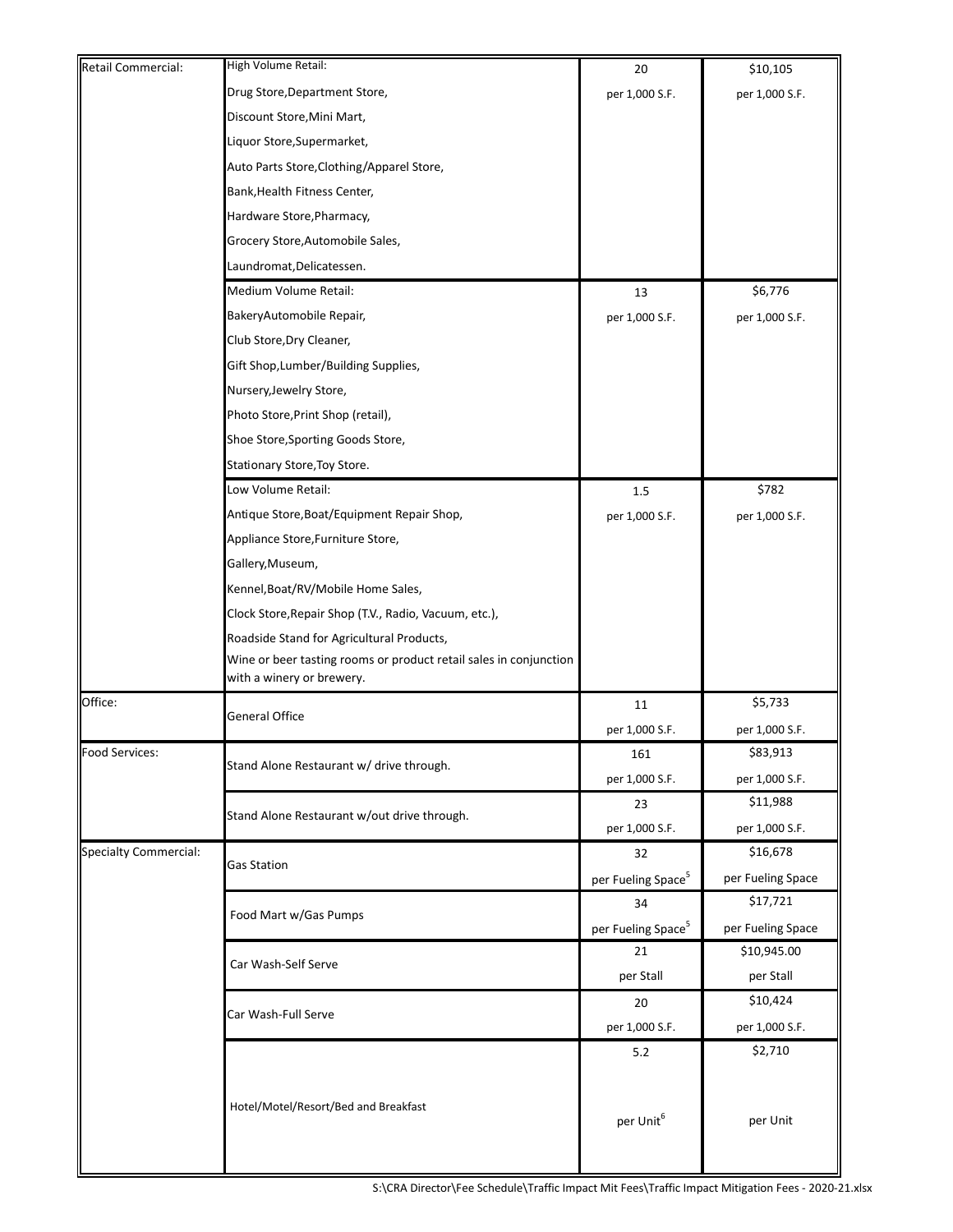|                          | Child Care Facility                                                                                                                                                                                                                                                                                 | 13                   | \$6,776                    |
|--------------------------|-----------------------------------------------------------------------------------------------------------------------------------------------------------------------------------------------------------------------------------------------------------------------------------------------------|----------------------|----------------------------|
|                          | Providing nonmedical care, on less than a 24 hour basis, to<br>minors in need of personal services, supervision or assistance<br>essential for sustaining the activities of daily living or for<br>protection of the individual; does not include a family day care<br>home as defined in Title 17. | per 1,000 S.F.       | per 1,000 S.F.             |
|                          | Centers and Facilities for Seniors / Disabled and Adult Day Care                                                                                                                                                                                                                                    | 1.5                  | \$782                      |
|                          | for less than 24 hours.                                                                                                                                                                                                                                                                             | per 1,000 S.F.       | per 1,000 S.F.             |
| Medical:                 |                                                                                                                                                                                                                                                                                                     | 11.8                 | \$6,150                    |
|                          | Hospital                                                                                                                                                                                                                                                                                            | per Bed              | per Bed                    |
|                          |                                                                                                                                                                                                                                                                                                     | 2.6                  | \$1,355                    |
|                          | Nursing Home/Convalescent Home                                                                                                                                                                                                                                                                      | per Bed              | per Bed                    |
|                          | Medical Office or Medical or Health Clinic providing diagnostic or<br>treatment services                                                                                                                                                                                                            | 30<br>per 1,000 S.F. | \$15,636<br>per 1,000 S.F. |
| Industrial:              | Light, including:                                                                                                                                                                                                                                                                                   | 6                    | \$3,127                    |
|                          | Airport/Airstrip                                                                                                                                                                                                                                                                                    | per 1,000 S.F. or    | per 1,000 S.F. or          |
|                          | Livestock Feedlot/Auction Yard                                                                                                                                                                                                                                                                      | 41                   | \$21,369                   |
|                          | Material Testing Laboratory                                                                                                                                                                                                                                                                         | per acre             | per acre <sup>8</sup>      |
|                          | <b>Meat Packing Facility</b>                                                                                                                                                                                                                                                                        |                      |                            |
|                          | <b>Printing Plant</b>                                                                                                                                                                                                                                                                               |                      |                            |
|                          | Slaughterhouse                                                                                                                                                                                                                                                                                      |                      |                            |
|                          | Storage Facilities for Liquids and Gases                                                                                                                                                                                                                                                            |                      |                            |
|                          | Heavy, including:                                                                                                                                                                                                                                                                                   | 1.5                  | \$782                      |
|                          | Auto Wrecking and Junk Yard                                                                                                                                                                                                                                                                         | per 1,000 S.F. or    | per 1,000 S.F. or          |
|                          | Foundry and Smelter                                                                                                                                                                                                                                                                                 | 6.75                 | \$3,519                    |
|                          | Lumber Mill                                                                                                                                                                                                                                                                                         | per acre             | per acre                   |
|                          | <b>Mining Operation</b>                                                                                                                                                                                                                                                                             |                      |                            |
|                          | <b>Refining Plant</b>                                                                                                                                                                                                                                                                               |                      |                            |
|                          | Manufacturing/Assembly/ Agricultural Processing                                                                                                                                                                                                                                                     | 3                    | \$1,564                    |
|                          | Manufacturing or assembly facilities where the primary activity                                                                                                                                                                                                                                     | per 1,000 S.F. or    | per 1,000 S.F. or          |
|                          | is the conversion of raw materials, products or parts into<br>finished commodities for sale or distribution, including a winery                                                                                                                                                                     | 30                   | \$15,636                   |
|                          | or brewery.                                                                                                                                                                                                                                                                                         | per acre             | per acre                   |
| <b>Public Utilities:</b> | Utilities (Publicly or privately owned)                                                                                                                                                                                                                                                             | 6                    | \$3,127                    |
|                          | Production, generation, storage, transmission and treatment<br>facilities and electro mechanical or industrial space, parts and<br>equipment storage and repair areas, and office space in the                                                                                                      | per 1,000 S.F. or    | per 1,000 S.F. or          |
|                          | same project and directly related to or used for these utility                                                                                                                                                                                                                                      | 41                   | \$21,369                   |
|                          | uses.                                                                                                                                                                                                                                                                                               | per acre             | per acre                   |
| <b>Business Park:</b>    | Business Park in BP zoning district                                                                                                                                                                                                                                                                 | 6<br>per 1,000 S.F.  | \$3,127<br>per 1,000 S.F.  |
| Warehousing / Storage:   | Warehouse                                                                                                                                                                                                                                                                                           | 5                    | \$2,606                    |
|                          | Facilities primarily devoted to the storage of materials, including<br>wholesale distribution facilities.                                                                                                                                                                                           | per 1,000 S.F.       | per 1,000 S.F.             |
|                          | Mini-storage Facilities                                                                                                                                                                                                                                                                             | $\overline{2}$       | \$1,043                    |
|                          | Buildings housing separate storage units or vaults used for<br>storage.                                                                                                                                                                                                                             | per 1,000 S.F.       | per 1,000 S.F.             |
| Outside Storage:         | Outside Storage                                                                                                                                                                                                                                                                                     | 10                   | \$5,212                    |
|                          | Area used for outdoor storage including boat and RV storage<br>facilities                                                                                                                                                                                                                           | per acre             | per acre                   |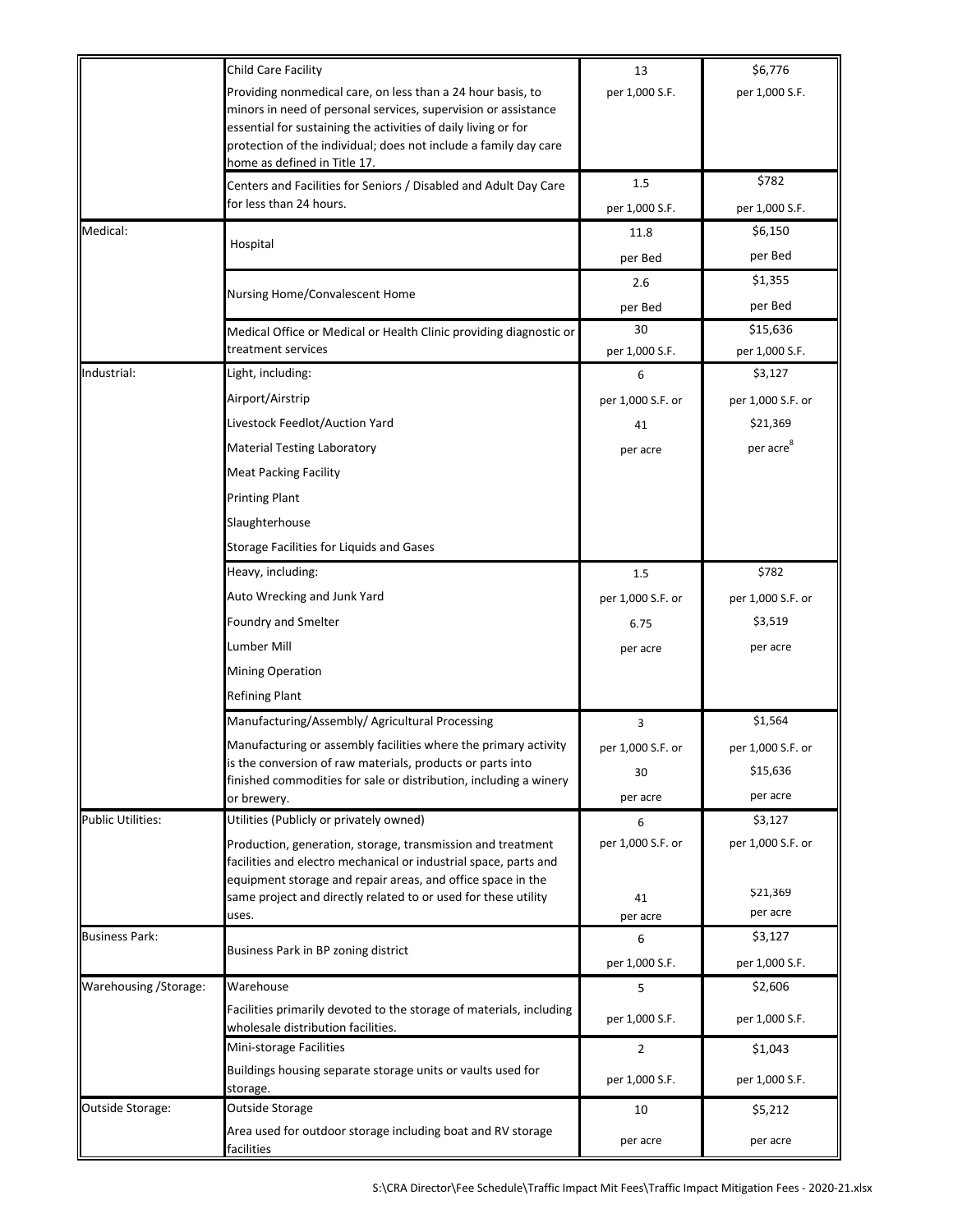| Other: | <b>Golf Course</b>                             | 21                | \$10,945          |
|--------|------------------------------------------------|-------------------|-------------------|
|        |                                                | per Hold          | per Hole          |
|        | Theater (Movie)                                | 6.4               | \$3,336           |
|        |                                                | per 1,000 S.F.    | per 1,000 S.F.    |
|        | Theater (Live)                                 | 1.5               | \$782             |
|        |                                                | per 1,000 S.F.    | per 1,000 S.F.    |
|        | Recreational                                   | 3.1               | \$1,616           |
|        |                                                | per Parking Space | per Parking Space |
|        | Social clubs, lodges, non-profit meeting halls | 1.5               | \$782             |
|        |                                                | per 1,000 S.F.    | per 1,000 S.F.    |
|        | Mortuary / Funeral Home                        | 6                 | \$3,127           |
|        |                                                | per 1,000 S.F.    | per 1,000 S.F.    |

<sup>1</sup>The vehicle trip rates are for calculation of fees only. These trip rates have been adjusted to consider pass by trips, diverted trips, trip length, peak hour impacts and other factors.

 $2$ An administrative charge of 1% is included in addition to the fee.

<sup>3</sup>Dwelling Unit

<sup>4</sup>Square Feet of the gross floor area, measured to the nearest square foot; applicable to structures only.

<sup>5</sup>The number of fueling spaces is determined by the maximum number of vehicles capable of being fueled simultaneously.

<sup>6</sup>Sleeping unit, dwelling unit, rental unit, or other component by which the development is marketed.

 $7$ Acreage shall be measured by the amount authorized for development.

 $8$ When a project includes both structures and acreage, the fee shall be determined by the primary or predominant use unless the uses are substantially equal in which event, the calculation that results in the higher fee shall apply.

#### **Exemptions from Fees:**

1. All uses that are determined not to generate additional vehicle trips are exempt from the Traffic Impact Mitigation Fees.

2. The following public or quasi-public facilities are exempt from the Traffic Impact Mitigation Fee:

a. Accessory buildings to residential development.

b. Shelters for the homeless providing free temporary housing and ancillary services.

c. Crisis centers providing free temporary services to assist in responding to a physical, emotional or family emergency.

d. Public libraries.

e. Museums for the procurement, care or study of objects which are exhibited for public viewing.

f. County of Tuolumne government offices and facilities on County owned property or on property leased for a period of 20 or more years.

g. Parks and recreation facilities provided by Tuolumne County and/or special districts (Tuolumne Park and Recreation, GCSD, THCSD, LDPCSD).

h. Youth recreational facilities providing recreational opportunities for minors on a non-profit basis.

i. Medical clinics constructed exclusively with government funding.

j. Nursing homes and convalescent homes constructed exclusively with government funding.

k. Schools providing one or more courses of study that are operated on a non-profit basis.

l. Religious facilities used for conducting organized religious activities.

m. State or Federal facilities exempt from local fees by law.

n. Replacement of an existing development of the same size on the same parcel unless the development replaced had been unoccupied for 18 months or more. The size limitation does not apply to residential development.

o. Substantially equivalent reconstruction on the same parcel of any development unintentionally damaged or destroyed. The size limitation does not apply to residential development.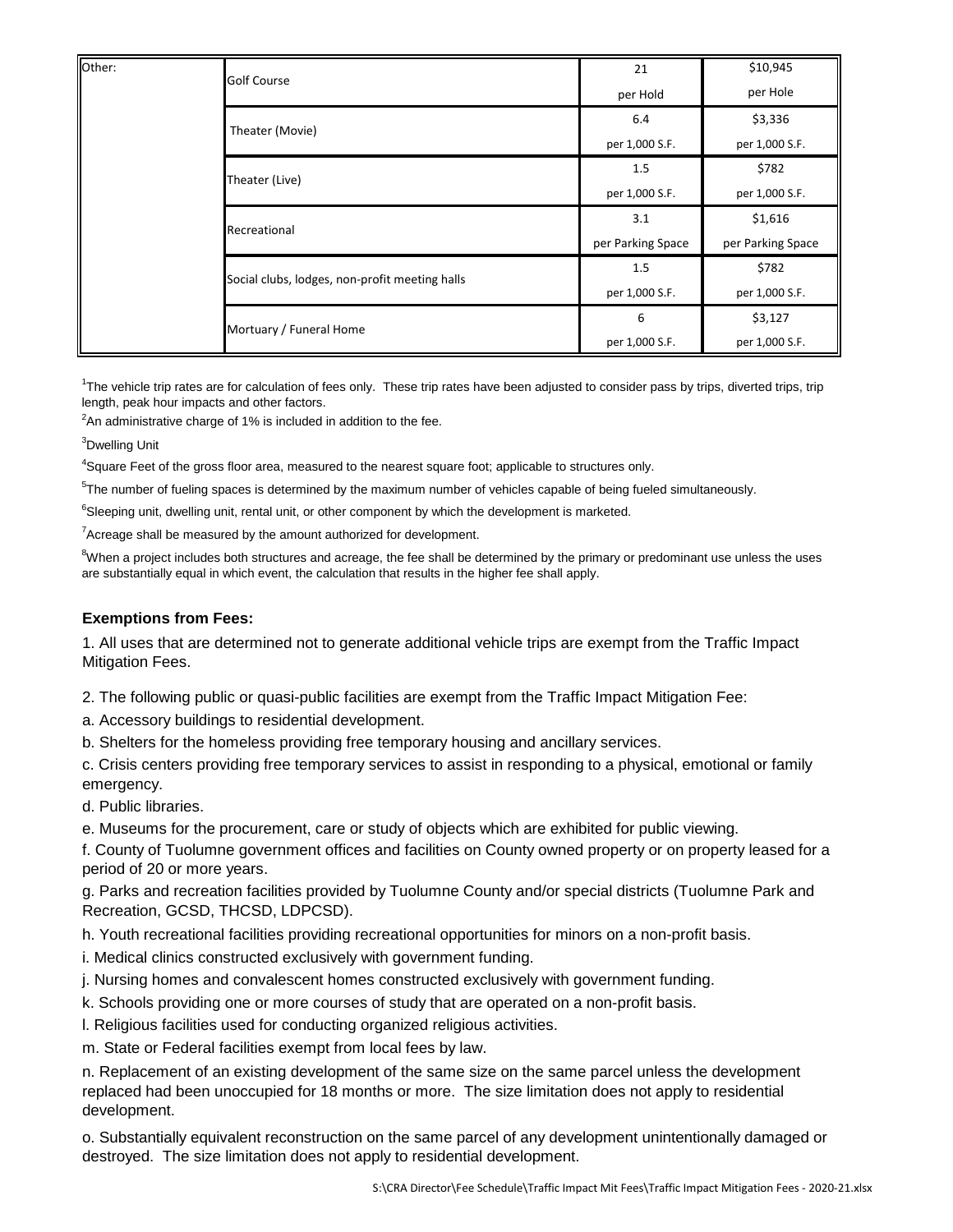p. Relocation to a different parcel of any development without a net increase in size, provided the existing development on the parcel from which the relocation occurs is demolished within 6 months of the date of construction commencement or ownership has been transferred to the Federal, State or local government. The size limitation does not apply to residential development.

q. Buildings, structures, growing areas, and open space related to the production, raising, or storage of agricultural products which do not include retail sales or an agricultural manufacturing or processing facility.

## **Alternatives to Fees:**

In lieu of paying the Traffic Impact Mitigation Fees, any person applying for an entitlement that is subject to the fees, may have prepared and approved by the Community Resources Agency, a traffic study which identities and addresses the proposed development's direct and cumulative traffic impacts. All measures identified in the study as necessary to mitigate the traffic impacts shall be implemented.

#### **Determination of Fees:**

The amount of the Traffic Impact Mitigation Fee shall be determined by the Director of the Community Resources Agency based upon the schedule shown above. For a project not specifically listed in the schedule, the fee for the most similar use listed will be used. For a development project which is not sufficiently similar to one listed, the fee will be based upon the per trip rate multiplied by the number of vehicle trips associated with the project.

The fee for land uses which are primarily conducted within buildings is based upon the gross floor area of each building, including cellars, basements, mezzanines, penthouses, corridors, lobbies, restrooms, storage areas, stores and offices within the principal outside faces of the exterior walls. The fee for land uses that are conducted primarily outdoor, is based upon the acreage encompassed by the use. When a development project includes both buildings and acreage, the fee is determined by the primary or predominant use unless the uses are substantially equal in which event, the calculation that results in the higher fee applies.

The fee for a development project with multiple uses will be determined as follows:

a. When multiple uses are shared within a building in the development project, the fee will be determined by the primary or predominant use of the building.

b. For all other multiple uses, the fee will be determined by adding the fee for each type of use.

For a project in operation on a seasonal basis only, the fee shall be determined by the annual percentage of operation.

# **Payment of Fees:**

Traffic Impact Mitigation Fees shall be paid to the Tuolumne County Community Resources Agency as follows:

# **Building Permit Required:**

#### **Residential Development**

All fees for residential development are due prior to issuance of a Blue Tag for electrical service, or prior to connection to electrical service, or at the time escrow closes if an escrow account has been established for the subject property prior to issuance of a Building Permit. Prior to issuance of a Building Permit, the applicant must provide proof to the Tuolumne County Community Resources Agency that an escrow account has been established and must sign a contract to pay the fee at the time escrow closes. Additional information on paying the fees at close of escrow and the required contract can be obtained at the Tuolumne County Community Resources Agency.

# **All Other Development**

All fees are due prior to issuance of a Certificate of Occupancy by the Tuolumne County Community Resources Agency, Division of Building and Safety, or date of final inspection whichever occurs first.